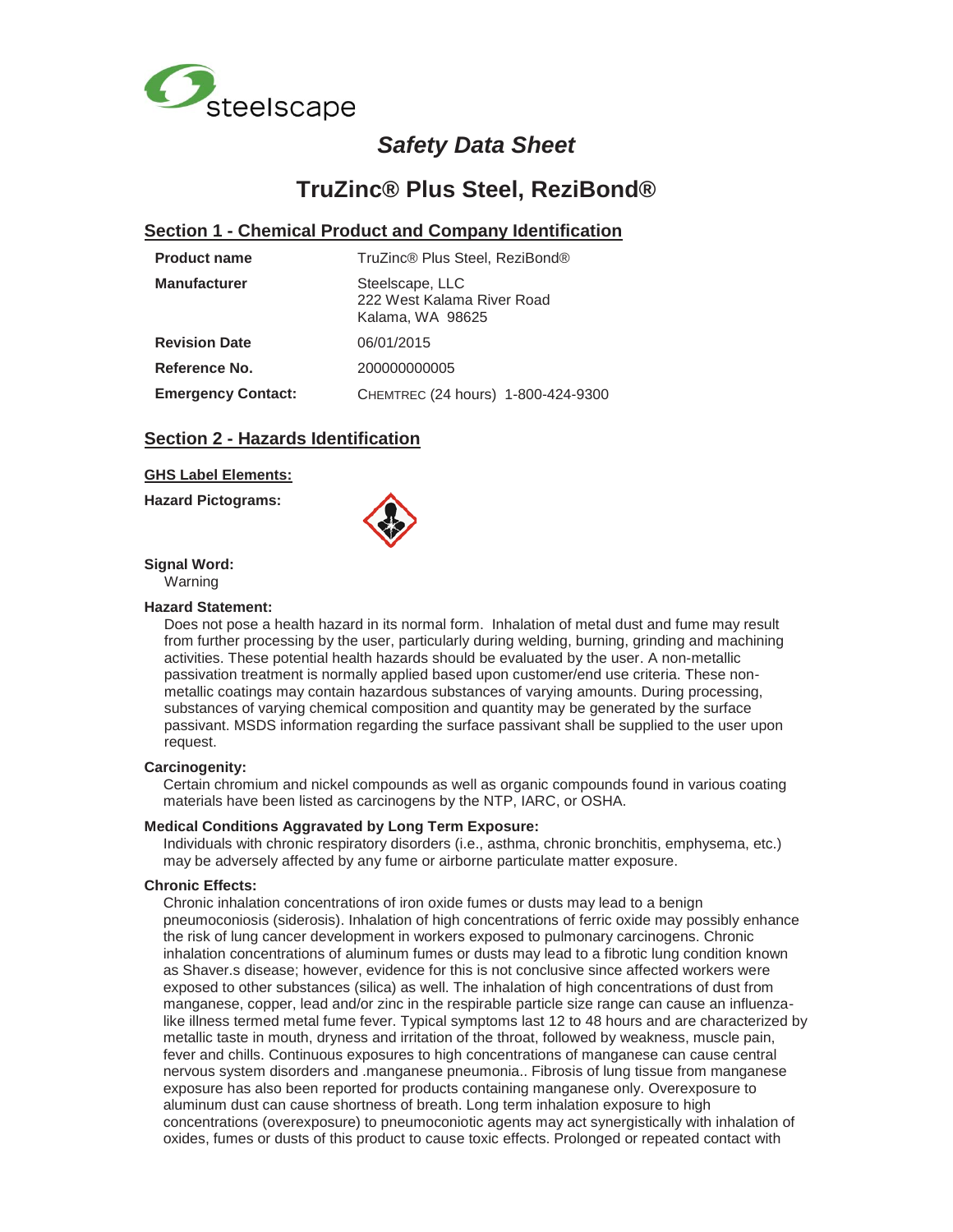unprotected skin may result in skin irritation. Torching or burning operations on steel products with oil or organic coating may produce emissions which can be irritating to the eyes and respiratory tract.

### **Precautionary Statement:**

Inhalation of metal dust and fume may result from further processing by the user, particularly during welding, burning, grinding and machining activities. These potential health hazards should be evaluated by the user.

|                                                                                                                                                                                                                                                                                     | CAS-No.   | Weight%        |       |  |  |  |
|-------------------------------------------------------------------------------------------------------------------------------------------------------------------------------------------------------------------------------------------------------------------------------------|-----------|----------------|-------|--|--|--|
| <b>Ingredient Name</b>                                                                                                                                                                                                                                                              |           | Min            | Max   |  |  |  |
| <b>Base Metal</b>                                                                                                                                                                                                                                                                   |           |                |       |  |  |  |
| Iron                                                                                                                                                                                                                                                                                | 7439-89-6 | <b>Balance</b> | 99.00 |  |  |  |
| Carbon                                                                                                                                                                                                                                                                              | 7440-44-0 |                | 0.03  |  |  |  |
| Manganese Compounds (as Mn)                                                                                                                                                                                                                                                         | 7439-96-5 |                | 1.2   |  |  |  |
| Phosphorus                                                                                                                                                                                                                                                                          | 7723-14-0 |                | 0.15  |  |  |  |
| Sulfur                                                                                                                                                                                                                                                                              | 7704-34-9 |                | 0.05  |  |  |  |
| Silicon                                                                                                                                                                                                                                                                             | 7440-21-3 |                | 0.05  |  |  |  |
| Aluminum                                                                                                                                                                                                                                                                            | 7429-90-5 |                | 0.10  |  |  |  |
| Note: Base Steel may contain the following trace or residual elements: Chromium(0.10% max). Copper(0.12% max),<br>Molybdenum (0.10% max), Nickel (0.12% max), Columbium (0.06% max), Tin (0.03% max), Titanium (0.06% max), and<br>Vanadium (0.08% max).<br><b>Metallic Coating</b> |           |                |       |  |  |  |
| Aluminum                                                                                                                                                                                                                                                                            | 7429-90-5 | 0.10           | 0.50  |  |  |  |
| Zinc (Reportable as a fume or dust)                                                                                                                                                                                                                                                 | 7440-66-6 | 99.2           | 99.5  |  |  |  |
| Antimony & Compounds (as Sb)                                                                                                                                                                                                                                                        | 7440-36-0 | 0.01           | 0.05  |  |  |  |
| <i>Iron</i>                                                                                                                                                                                                                                                                         | 7439-89-6 |                | 0.02  |  |  |  |

# **Section 3 - Composition / Information on Ingredients**

## **Section 4 - First Aid Measures**

### **Eye contact:**

Treat any foreign body in eye by flushing with large amounts of water. Seek medical attention immediately.

### **Skin contact:**

Skin hazards are not expected. However, should dermatitis develop, affected area should be washed with mild soap and water. If irritation or other symptoms develop, seek medical attention. Precautions should be taken to protect against sharp steel edges. If the skin is abraded by handling, seek medical attention.

### **Ingestion:**

Ingestion hazards are not expected.

### **Inhalation:**

For treatment of overexposure to fumes and/or particulates, remove exposed individual to fresh air and seek medical attention. Administer artificial respiration or oxygen if breathing is difficult or has stopped.

### **Section 5 - Fire-Fighting Measures**

Not flammable or combustible. Steel products in the solid state present no fire or explosion hazard and do not contribute to the combustion of other materials.

# **Section 6 - Accidental Release Measures**

Not applicable to this metal in its solid state. For spills involving finely divided particles, clean-up personnel should be protected against contact with eyes and skin. If material is in a dry state, avoid inhalation of dust. Fine, dry material should be removed by vacuuming or wet sweeping methods to prevent spreading of dust. Avoid using compressed air. Do not release into sewers or waterways. Collect material in appropriate, labeled containers for recovery or disposal in accordance with federal, state, and local regulations.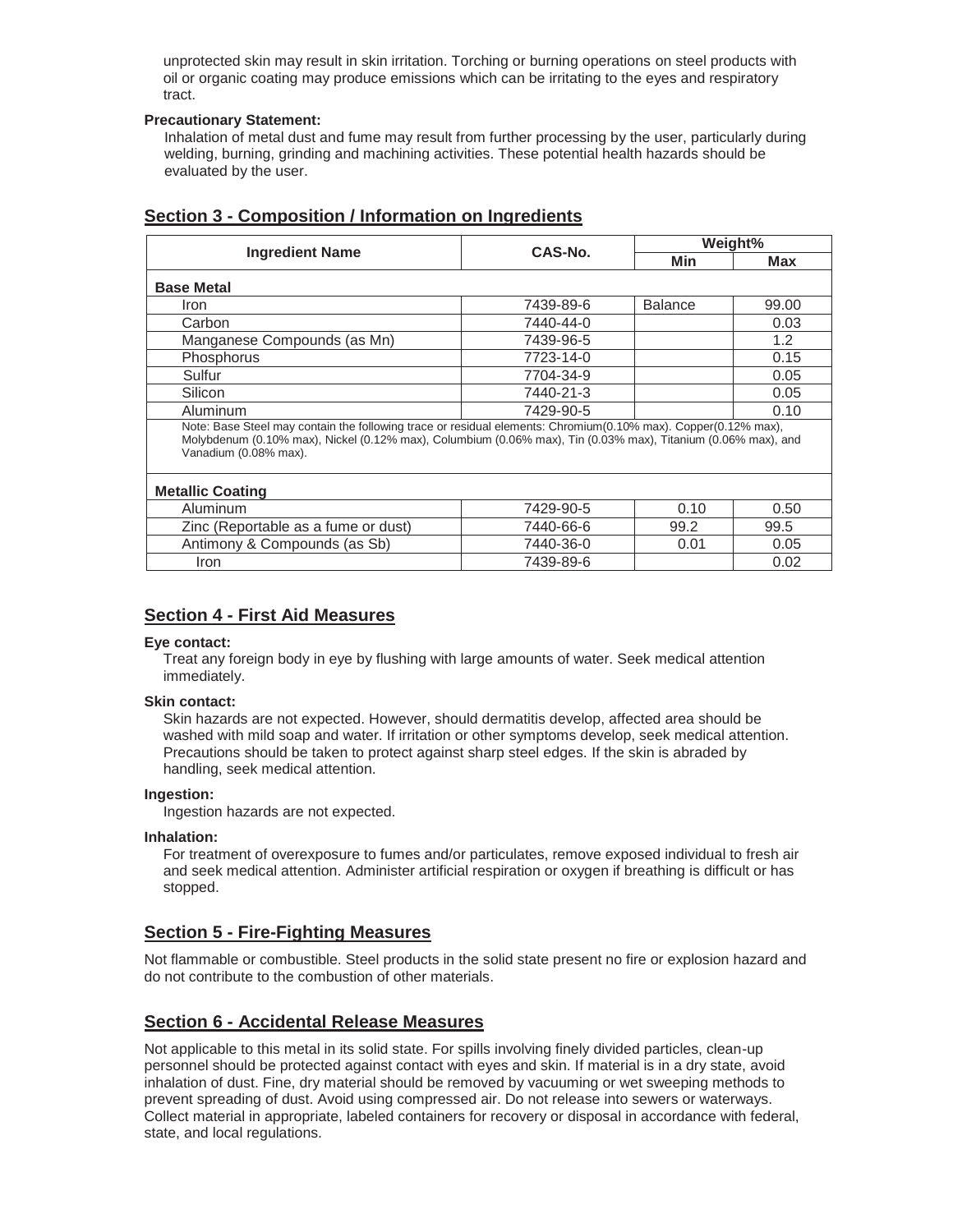# **Section 7 - Handling and Storage**

Operations with the potential for generating high concentrations of airborne particulates should be evaluated and controlled as necessary. Practice good housekeeping. Avoid breathing fumes and/or dust.

### **Section 8 - Exposure Controls / Personal Protection**

### **Respiratory protection:**

NIOSH/MSHA approved dust and fume respirators should be used to avoid excessive inhalation of particulates. Appropriate respirator selection depends on the magnitude of exposure.

### **Hand protection:**

Protective gloves should be worn as required for welding, burning or handling operations. If material is supplied with oil or other organic coating, wear protective gloves. However, do not continue to use gloves or work clothing that have become saturated with oil. Wash hands and any additional contact areas with soap and water or waterless hand cleaner.

### **Eye protection:**

Use safety glasses or goggles as required for welding, burning, sawing, brazing, grinding or machining operations.

### **Engineering measures:**

Local exhaust ventilation should be provided when welding, burning, sawing, brazing, grinding or machining to prevent excessive dust or fume exposure.

### **Personal protection equipment:**

Operations with the potential for generating high concentrations of airborne particulates should be evaluated and controlled as necessary. Avoid breathing fumes and/or dust.

# **Section 9 - Physical and Chemical Properties**

**Physical State:** Solid **Water Solubility:** Insoluble **Appearance:** Silver, bright crystalline appearance. **Other Solubilities:** N/A **Odor:** None **Boiling point/range:** N/A **Vapor Pressure (mm Hg):** N/A **Freezing/Melting Point:** N/A **Vapor Density (air = 1):** N/A **Viscosity:** N/A **Formula Weight:** N/A **Refractive Index:** N/A **Density:**  $N/A$  **Surface Tension:**  $N/A$ **Sp. Gravity(H2O = 1):** 7.8000N/A **% Volatile:** N/A **pH:** N/A **Evaporation Rate:** 

# **Section 10 - Stability and Reactivity**

### **Chemical Stabilibity:**

Stable under normal conditions of use, storage and transport.

### **Hazardous Conditions to Avoid:**

 Will react with strong acid to liberate hydrogen. Finely divided material may react with water, strong oxidizers, alkaline, and hydrogenated compounds. At temperatures exceeding the melting point of the metallic coating, fumes may be liberated which contain oxides of the metallic coating constituents. At temperatures exceeding the melting point of the base metal, fumes may be liberated which contain oxides of iron and other steel alloying elements.

| <b>Ingredient Name</b>         | LD50 or LC50<br><b>Species /Route</b> | <b>OSHA PEL</b>    | <b>ACGIH TLV(mg/m3)</b><br>(TWA unless specified)   |
|--------------------------------|---------------------------------------|--------------------|-----------------------------------------------------|
| <b>Base Metal</b>              |                                       |                    |                                                     |
| Iron                           | mouse/oral 5.4 mg/kg                  | 10 Iron Oxide Fume | l 5 Iron Oxide Fume as Fel                          |
| Carbon                         | No Information                        | Not Established    | Not Established                                     |
| Manganese<br>Compounds (as Mn) | rat/oral 9 mg/kg                      | 5 ceiling as Mn    | 5 Dust as Mn<br>1 Fume as Mn<br>3 Fume as Mn (STEL) |

### **Section 11 - Toxicological Information**